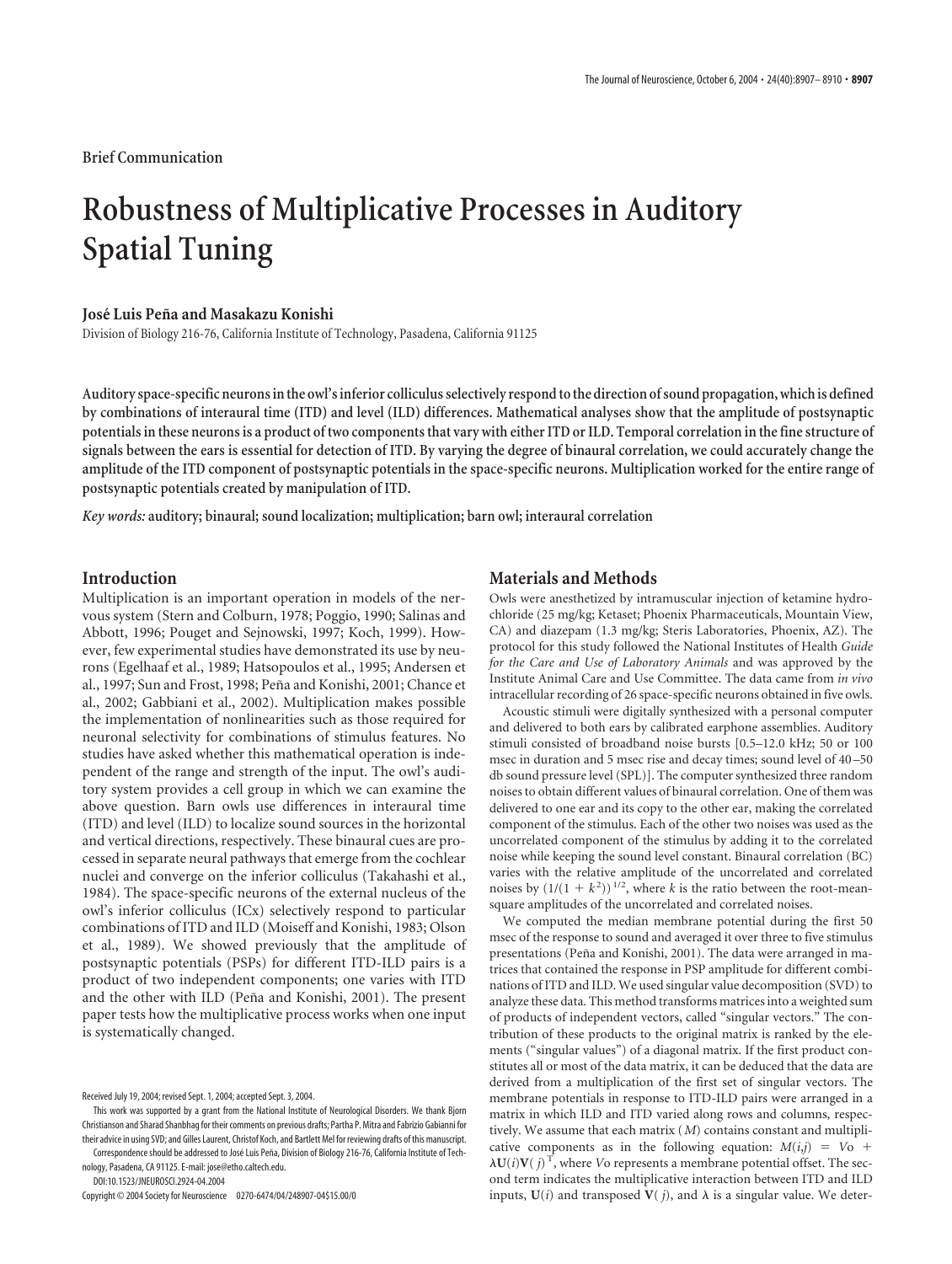mined the optimal*V*o value in the equation by minimizing the sum of the squared singular values other than the first one in the SVD of  $M - V_0$ . This procedure is comparable with a least-square fit to the multiplicative model with one adjustable variable (*V*o). After subtracting *V*o, we calculated the relative weight of the first singular value as the square of this value divided by the sum of the squares of all singular values. This ratio shows the contribution to the data matrix of a first-order relationship (multiplication) between the two vectors  $U_1$  and  $V_1$ . These vectors yield functions similar to the measured ITD and ILD response curves of the neuron (Peña and Konishi, 2001).

A pure additive combination of ITD and ILD inputs can be given by the following:  $M(i,j) = V_0 + F(i) + G(j)$ , where *V*o is a constant, and **F**(*i*) and **G**( *j*) are the ITD and ILD inputs. All values were obtained by a least-square fit of the data. The initial values of *V*o, **F**(*i*), and **G**( *j*) were the mean membrane potential, the average across rows, and the average across columns of the data matrix, respectively. The fitting algorithm was set to independently vary the initial values of *V*o and each element of the input vectors to minimize the difference between the results and the data. We used an additive model with the maximum number of variables (degrees of freedom) to compare the results obtained by SVD with the best possible representation of the data by addition.

#### **Results**

Birds and mammals use a process similar to cross-correlation to detect ITDs (Licklider, 1959; Carr and Konishi, 1990; Yin and Chan, 1990). This computation relies on the similarity between the signals in the left and right ears (i.e., the BC). Addition of random noise to correlated signals produces different degrees of BC (Jeffress and Robinson, 1962; Albeck and Konishi, 1995, Saberi et al., 1998). Changes in BC vary the signal-to-noise ratio in the temporal domain of the stimulus without affecting its amplitude. Thus, we can independently vary the ITD input to spacespecific neurons while we perform intracellular recording.

When the stimulus is broadband, the membrane potential of space-specific neurons shows a depolarizing peak at a particular ITD (ITD<sub>m</sub>) and smaller "side peaks" at ITD<sub>m</sub> $\pm nT$ , where *T* is the period of the best frequency of the neuron, and *n* is an integer. Both the depolarizing and hyperpolarizing deflections of the membrane potential in response to ITD became smaller when BC was reduced (Fig. 1*a*). Although the amplitude of ITD curves varied as a function of BC, neither the tuning nor the amplitude of ILD curves changed when BC was varied from 0 to 1 (Fig. 1*b*). The depolarizing input to the neurons decreased as BC declined, although sound level remained constant (Fig. 1*c*,*d*).

We used the methods of SVD to analyze the data (see Materials and Methods). We performed the SVD on subthreshold PSPs obtained for different combinations of ITD and ILD in 15 spacespecific neurons, an example of which is shown in Figure 2*a*,*b*. The amplitudes of ITD singular vectors changed for different BCs (Fig. 2*a*), whereas those of ILD vectors remained essentially unchanged (Fig. 2*b*). For the entire sample, the first singular values carried 96.0  $\pm$  0.8% of the weight for all values of BC (Fig. 2*c*), indicating that despite changes in BC, the subthreshold receptive fields are always a product of two vectors.

However, a high first singular value is consistent with multiplication of the ITD and ILD inputs only if the vectors to be multiplied are correlated with the tuning to ITD and ILD. We therefore analyzed the structure of the first singular vectors when BC was changed. Both the amplitude and shape of ILD vectors remained unchanged with BC, showing that the tuning to ILD is immune to changes in BC (Fig. 3*a*,*b*). The shape of ITD vectors for  $BC = 1$ , and those for nonzero  $BCs$  (0.25, 0.5, and 0.75), were highly correlated despite changes in their amplitude (Fig. 3*c*). The correlation between the ITD vectors for  $BC = 0$  and 1 is expected to be low, because the ITD input is random for  $BC = 0$ .



**Figure 1.** Binaural correlation and its effects on spatial tuning. The response of spacespecific neurons changes with BC. Overlaid ITD curves for PSPs (*a*). Space-specific neurons were tuned to ILD despite changes in BC (*b*). These data were obtained while the other parameter (ITD or ILD) was kept at the most favorable value for the neuron. Dashed lines represent mean resting potential. For BC  $=$  0, the membrane potential showed a smaller EPSP than for BC  $=$  1 and favorable ITD (*c*). The amplitude of the depolarizing PSP decreased as BC became small (*d*). Error bars are omitted for clarity in *a*and*b*and represent the SD in *d*. Traces were median filtered to eliminate spikes and averaged over five repetitions.

The random ITD vector caused by  $BC = 0$  presents a special problem for the interpretation of SVD results, because multiplication and addition cannot be easily distinguished when the amplitude of one input becomes close to constant (Fig. 4). We examined which model, multiplicative or additive, produced matrices that matched the data matrices closer. Comparisons of the original matrices of PSP values with the matrices created by either multiplication of singular vectors obtained by SVD or by addition of vectors obtained by least-square fit of the data (see Materials and Methods) showed that the results of multiplication fit the data matrices better than those of addition (Fig. 3*d*). For all BCs, the sums of squared differences were larger in the additive model than in the multiplicative one (sign test,  $p < 0.03$ ; Wilcoxon signed rank test,  $p < 0.005$ ). Thus, even when the ITD input carries a significant amount of noise, it is not added but multiplied to the ILD input.

#### **Discussion**

We showed that the owl's space-specific neurons could perform multiplication of PSPs at all ITD input levels that could be created by varying BC. Because ICx neurons show little or no spiking  $response to BC = 0$ , even when the best ILD is combined with ITD, and because the sound levels used (40–50 dB SPL) were near the saturation level of the neurons that detect ITD (Albeck and Konishi, 1995; Peña et al., 1996), we were able to vary the ITD input to the ICx neurons over a significant part of their dynamic range. Thus, the multiplicative process works at all ITD input amplitudes that are known to result in spiking when combined with appropriate ILD input. Little is known about the biophysical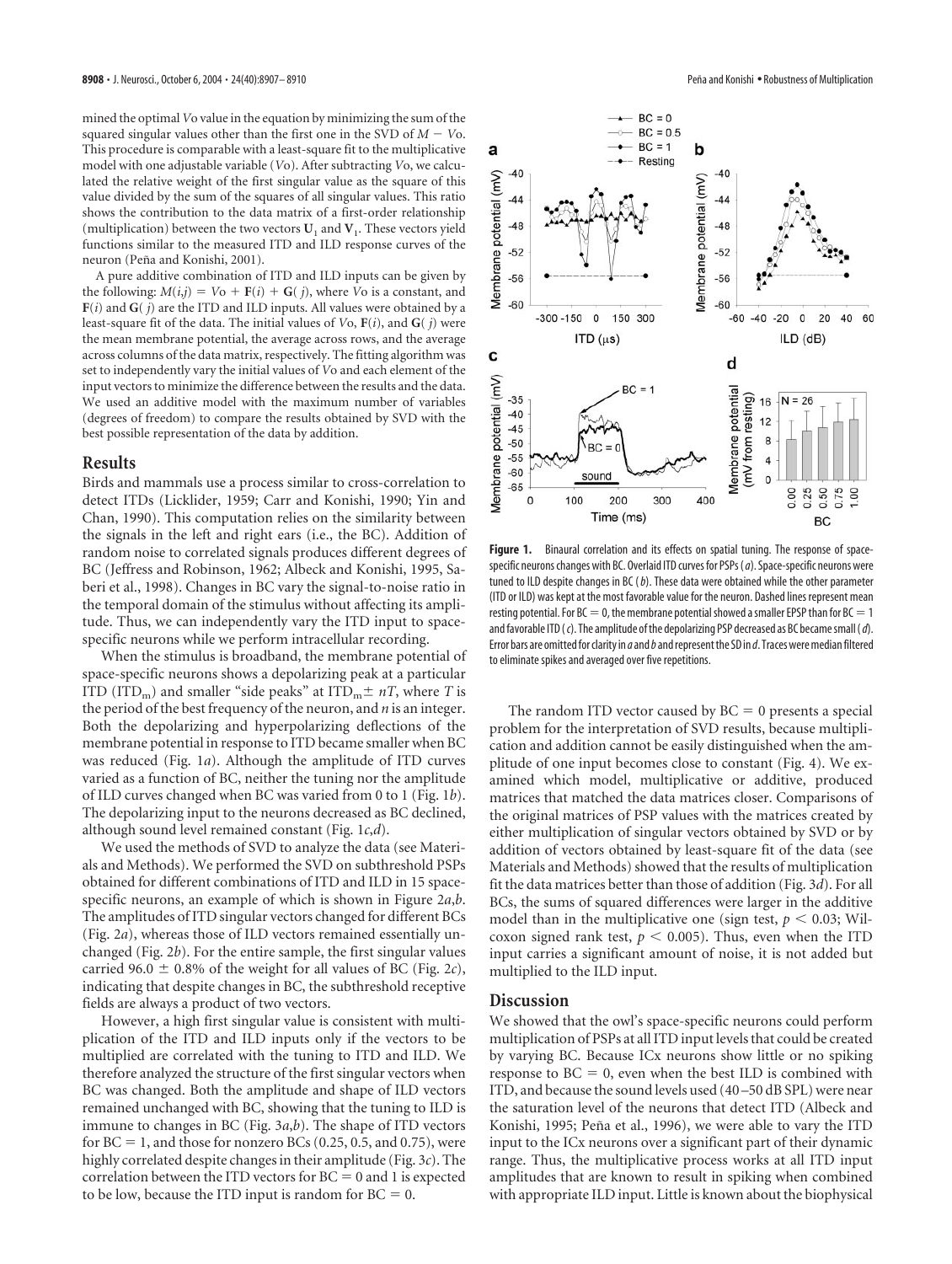

**Figure 2.** Multiplication of ITD and ILD as a function of binaural correlation. The singular value decomposition of subthreshold receptive fields obtained for five different BCs in the same neuron (0, 0.25, 0.5, 0.75, and 1) yielded different singular vectors for ITD (*a*) but nearly constant singular vectors for ILD (*b*). Despite BC and in all the neurons, most of the weight was carried by the first singular value (*c*), indicating that multiplication of two independent vectors applies in each case.

bases of multiplication in ICx neurons. The underlying mechanism combines PSPs of two different and independent origins in a nonlinear manner. GABA-mediated inhibition is known in ICx and contributes to the suppression of side peaks in ITD response curves (Fujita and Konishi, 1991; Mori, 1997). However, it is not known whether this inhibition plays any role in multiplication in ICx.

An independent and parallel processing of ITD and ILD was assumed for humans and demonstrated for barn owls (Stern and Colburn, 1978; Takahashi et al., 1984). The experiments performed on owls used a local anesthetic to silence or reduce the activity of relevant brain areas. The changes in the spike rate of ICx neurons in response to ITD and ILD served as the bases for judging the effects of inactivation. Partial inactivation of nucleus magnocellularis or nucleus angularis affected, respectively, only the ITD or ILD selectivity of ICx neurons. This finding led to the



**Figure 3.** Performance of multiplicative and additive models. ILD singular vectors for BC = 1 are plotted against ILD vectors for  $BC = 0$  to show their similarity in shape (*a*). The solid line represents the linear regression and  $R^2$  is the coefficient of determination. There is a high correlation between the ILD singular vector for  $BC = 1$  and all lower BCs (*b*). The correlation between the ITD vector for BC  $=$  1 and BC  $=$  0, where the ITD input is reduced to noise, is low. However, ITD vectors for nonzero BCs were highly correlated with that for BC = 1 (c). The multiplicative model better fits the data than the additive model for those BCs (*d*). The means of squared differences obtained by subtracting the additive (empty circles) and multiplicative (solid circles) models from the data matrices are plotted against BC. The number of neurons used in each case ( *N*) is indicated above the plot. Error bars represent SD.



**Figure 4.** Convergence of multiplicative and additive models. We used model matrices to study the effects of reduced input on the differences between multiplication and addition (*a*). We systematically scaled the amplitude of the ITD vector by numbers ranging from 0 to 1 (as indicated next to each plot). We performed SVD on a set of matrices created by addition of the ILD input to each of the scaled ITD inputs. The difference between these matrices and those derived by multiplication of the first singular vectors computed by SVD decreased as the amplitude of the ITD input declined (*b*). The normalized differences between the data and the model matrices are the sum of the squared differences obtained by the element-by-element subtraction of the two matrices and divided by the maximum value.